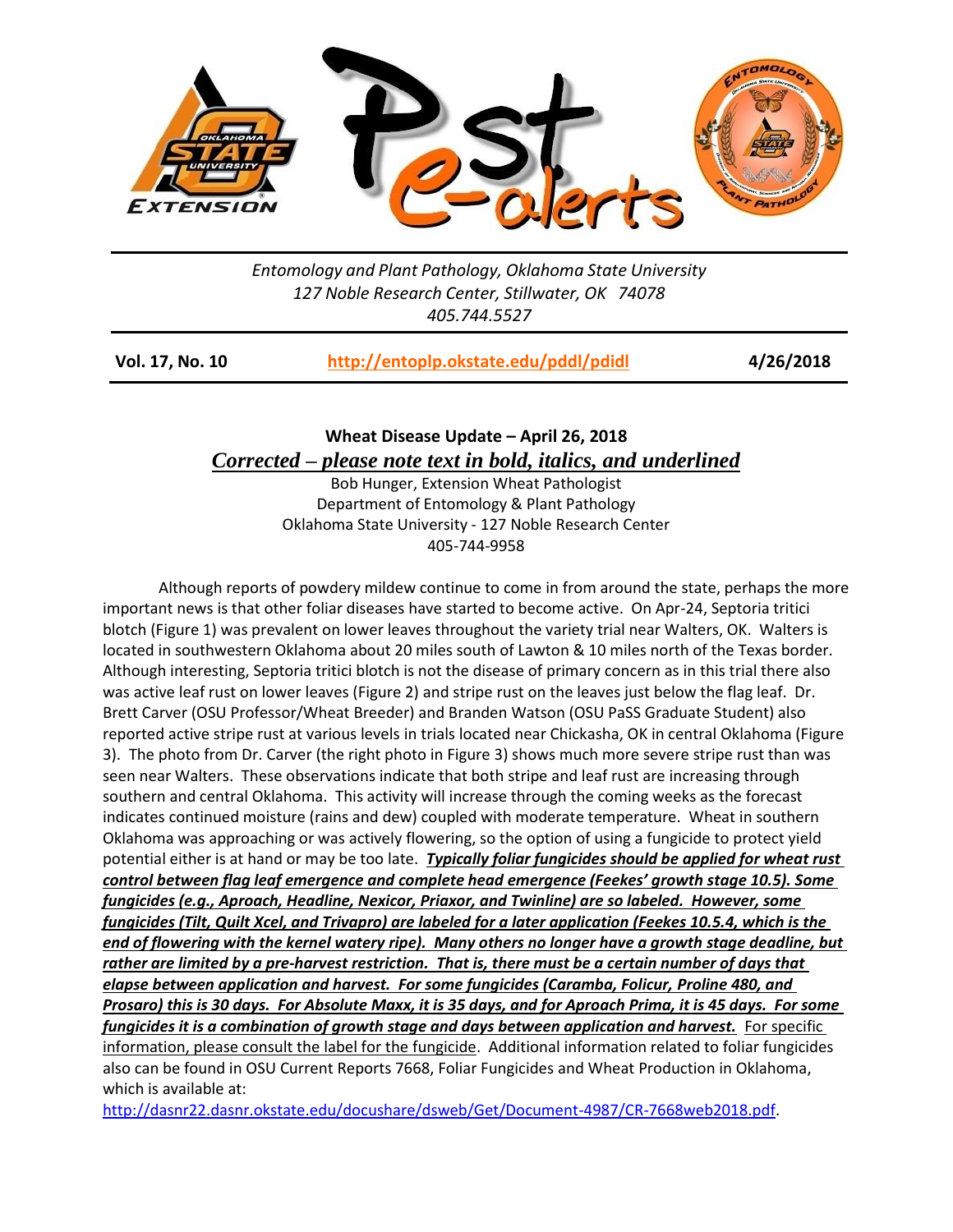

Figure 1. Septoria leaf blotch on lower wheat leaf in the variety trial near Walters, OK.

Figure 2. Leaf rust on lower wheat leaves near Walters, OK on April 24, 2018.